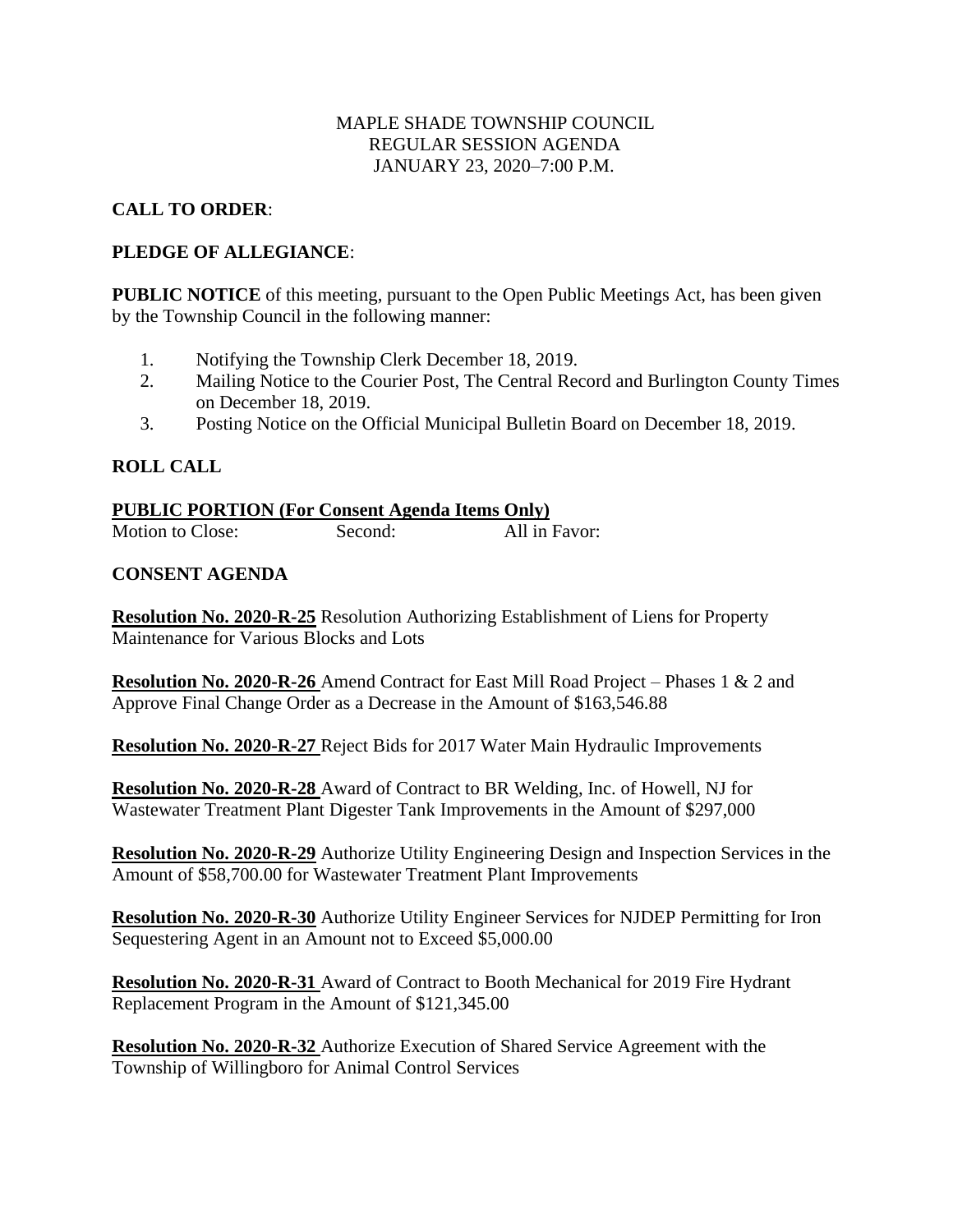**Resolution No. 2020-R-33** Resolution Authorizing the Township of Maple Shade, New Jersey Through the Maple Shade Police Department to participate in the Defense Logistics Agency, Law Enforcement Support Office, 1033 Program to Enable the Township of Maple Shade to Request and Acquire Excess Department of Defense Equipment

**Resolution No. 2020-R-34** Authorize Agreement with Burlington County for Aerial Larval Mosquito Control

**Resolution No. 2020-R-35** Authorize Road Closings for Municipal Events

**Resolution No. 2020-R-36** Appointment of Christopher J. Fletcher to Chief of Maple Shade Township Police Department

| Motion to Approve:                | Second: | Comments:     | Roll Call: |
|-----------------------------------|---------|---------------|------------|
| APPROVAL OF EXPENDITURE LIST      |         |               |            |
| Motion to Approve:                | Second: | Comments:     | Roll Call: |
| APPROVAL OF DECEMBER 2019 MINUTES |         |               |            |
| Motion to Approve:                | Second: | Comments:     | Roll Call: |
| <b>PUBLIC COMMENTS:</b>           |         |               |            |
| Motion to Close:                  | Second: | All in Favor: |            |

STAFF AND PROFESSIONAL COMMENTS:

#### OLD BUSINESS:

- 1. Operations
- 2. Engineer's Report
	- a. Thomas Avenue
	- b. Cherry Avenue
	- c. Collins and North Coles Avenue
- 3. CME Engineers Collins Lane and Martin Avenue
- 4. Site Plan Advisory Board report; Councilman Wiest
- 5. Sustainable Maple Shade report; Councilman Manchello
- 6. Advisory Board of Commerce report; Councilman Wiest
- 7. Redevelopment

#### NEW BUSINESS

- 1. Salary Ordinance
- 2. Budget Meeting Dates
- 3. Recreation Fields and Park Gates
- 4. 57 Collins Lane & Silo Demolition Change Order
- 5. Windsor Avenue Closed Session
- 6. Arc Flash Risk Assessment
- 7. Hazard Mitigation Plan Approval